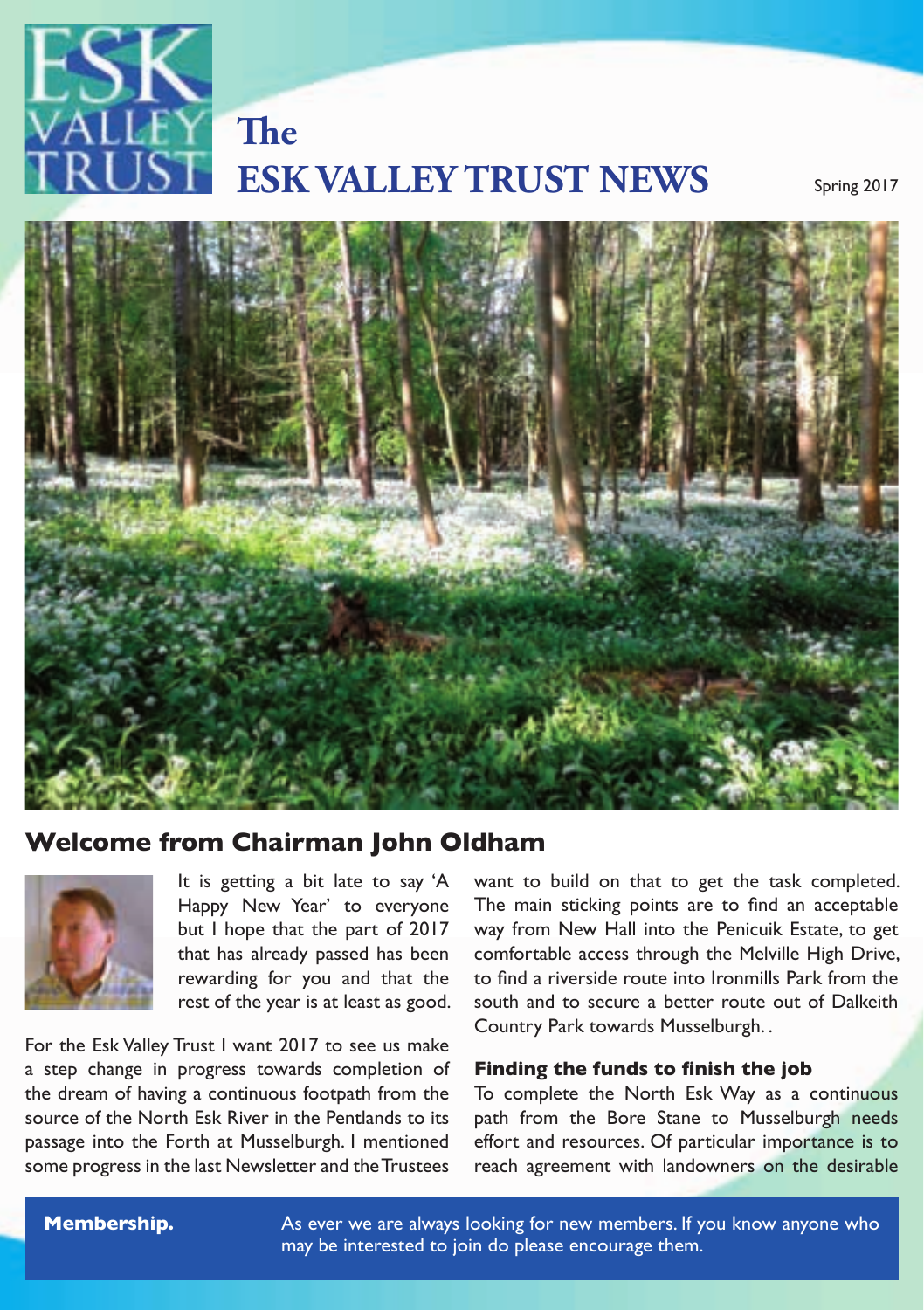route. We are renewing our activities on that for the sections that are not yet completed. Then, for those sections, we need to create a path that is accessible and comfortable to use. Having recently reviewed 'the ideal path' we know that we will need to build steps, stiles, bridges, a suspended walkway, fencing and pathway in places. We are now looking for resources to cost the project reliably and then to seek the funds to get the job done.

If you, or someone you know, may be interested in helping this project with relevant skills or with funds do please contact the Trust at the address on the back of the Newsletter. Success will depend on a team effort.

#### **Membership**

I am pleased to be able to say that our membership has grown somewhat since the last Newsletter. We now have 100 members. This was helped by invitations from the Penicuik Community Development Trust to join them at one of their coffee mornings in October and from One Dalkeith to have a stall at their excellent event in the Dalkeith Library and Arts Centre in January. Occasions like these attract discussions with people who may not already be aware of the EVT and join on the spot. They also help us to strengthen our networks with local communities. We have also introduced a new category of Membership under the 'Associate Membership' category of our constitution.

#### **The Ash Tree**

In October we had a remarkably wide-ranging talk from Jim Pratt on 'The Ash Tree; its use in the past and implications for its future'. Starting from the Nordic Tree of Life, through its use in Roman times and on to the structural properties of Ash and the current real threats to its existence from disease Jim interwove his expertise on forestry and , especially Roman, history and archaeology. An excellent talk.

#### **Herb or Weed**

On 27th February, Hamish Martin from the Secret Herb Garden in Damhead gave a talk on 'Herb or Weed?' at our usual venue, St David's Hall in Dalkeith. Hamish talked passionately about the development of the Secret Herb Garden and the many roles that herbs and sheer enjoyment of nature can play in our lives. From Dandelions to 'Sticky Willie' and even Deadly Nightshade he had something positive (though laced with warnings as appropriate) to say about all of the herbs/weeds that were mentioned by an interested audience of about 25. He also brought

a tray of plants for sale. There were plenty of takers. Many thanks to Hamish for an illuminating talk and discussion.

#### **A leaflet about the Hewan Wood**

Thanks to a Community Paths Grant from 'Paths for All' we have now produced an information leaflet about the Hewan Wood. Copies will be placed in a weatherproof dispenser at the entrance to the wood

and will be made available through libraries and other public outlets. We hope that this will attract more people to enjoy use of the wood. The grant also allowed us to buy loppers and bow saws to help with our regular maintenance. Their next serious Trient Frext Scribus<br>use will be at the May clear-up. BONNYRIGG egular Their





## **Midlothian Walking Festival**

### *11th to 14th August*

This is an event organised by the Midlothian Ranger Service and offers a variety of walks to encourage people to come out and explore the lovely landscape throughout Midlothian. The EVT will lead two walks along the North Esk Way on 12th and 13th August. Further details will be available nearer the time on our own website and on the Midlothian Council website.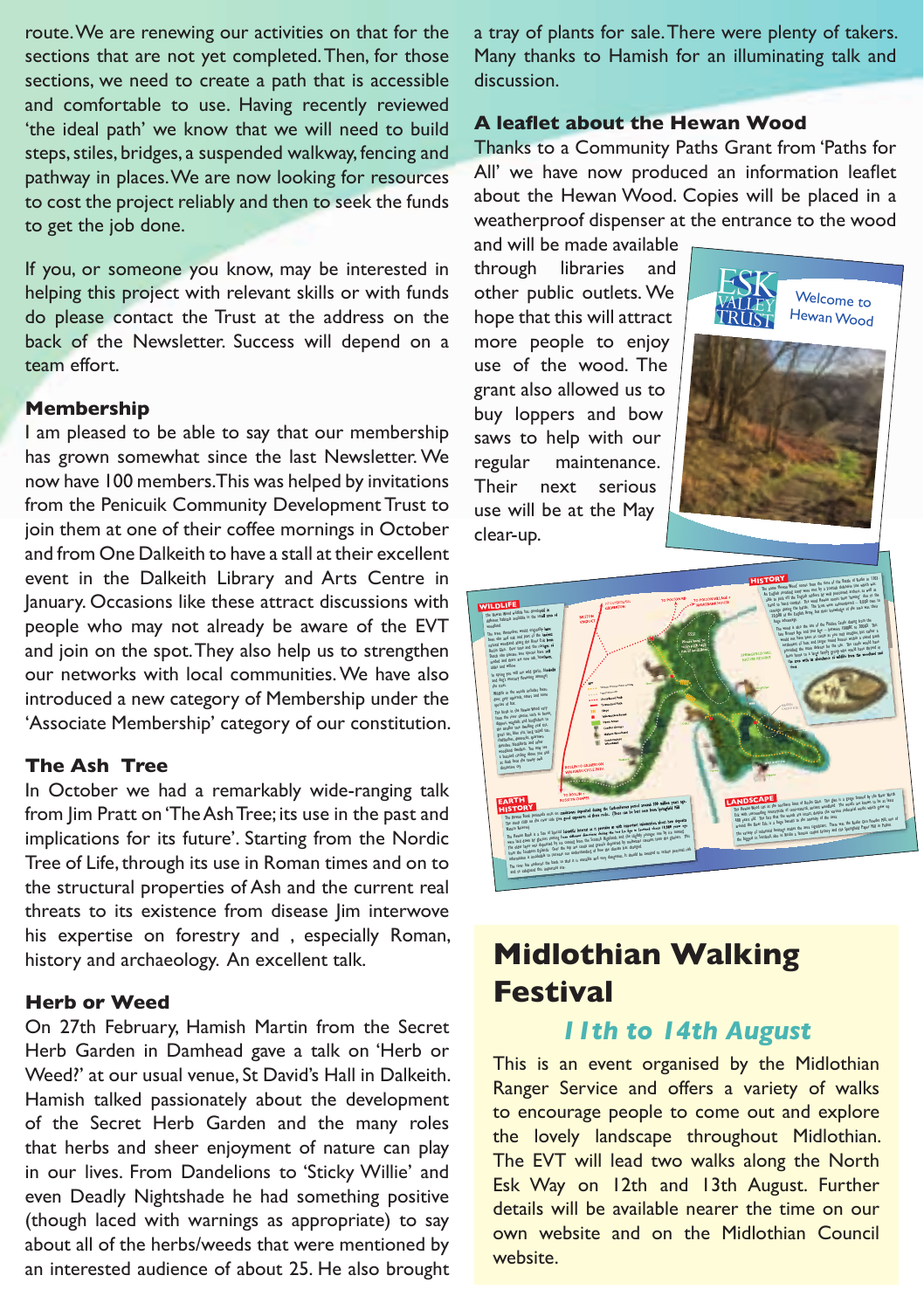## **Welcome to our new Corporate Members**

In the Autumn the EVT Directors agreed to expand the category of 'Associate Members' with a group of 'Corporate Members'. We already have four Corporate Members. The Allan Ramsay Hotel in Carlops, The Paper Mill in Lasswade, Stewart Brewing (based at Bilston Glen) and Watson and Lyall (Building and Maintenance Contractors also based at Bilston Glen) have all given their support. I am delighted to welcome them to the EVT and to

thank them for their support.

Further Corporate Members who are interested in supporting us will be most welcome (as are individual and family members). If you know of or work for a company that you think might be interested in becoming a Corporate Member of EVT please contact me at the address on the back of the Newsletter.

## **The Roman Bridge at Penicuik**

Between its source near the Borestane in the Pentlands and its entry to the Forth estuary at Musselburgh, the North Esk flows beneath many dozens of bridges; old and new, small and large, wooden and stone, inspired and prosaic.

In the Penicuik Estate, the inspired, old, stone Roman Bridge has recently been rebuilt and restored to its former glory by a skilled team of masons with support from Historic Scotland. The bridge crosses the North Esk in the bee-line from Penicuik House to Cauldshoulders Hill and the Ramsay Monument - built to commemorate the death, in 1758, of Allan Ramsay who was a frequent visitor to the house and its enlightenment gatherings. It is part of the designed landscape commissioned by Sir John Clerk, 2nd Baronet of Penicuik in the early 1700s. The date on the north keystone of the bridge is 1738. The bridge has one main arch, two smaller arches, low parapet walls, torch holders and sentry boxes which gives the Roman form and is unique in Scotland.

The pathways in the Estate have now opened up the steep bank on the south side of the bridge and once more allowed the walker to explore the area around Cauldshoulders Hill, Ravensneuk Castle and the Ramsay Monument with the splendid panoramic views.